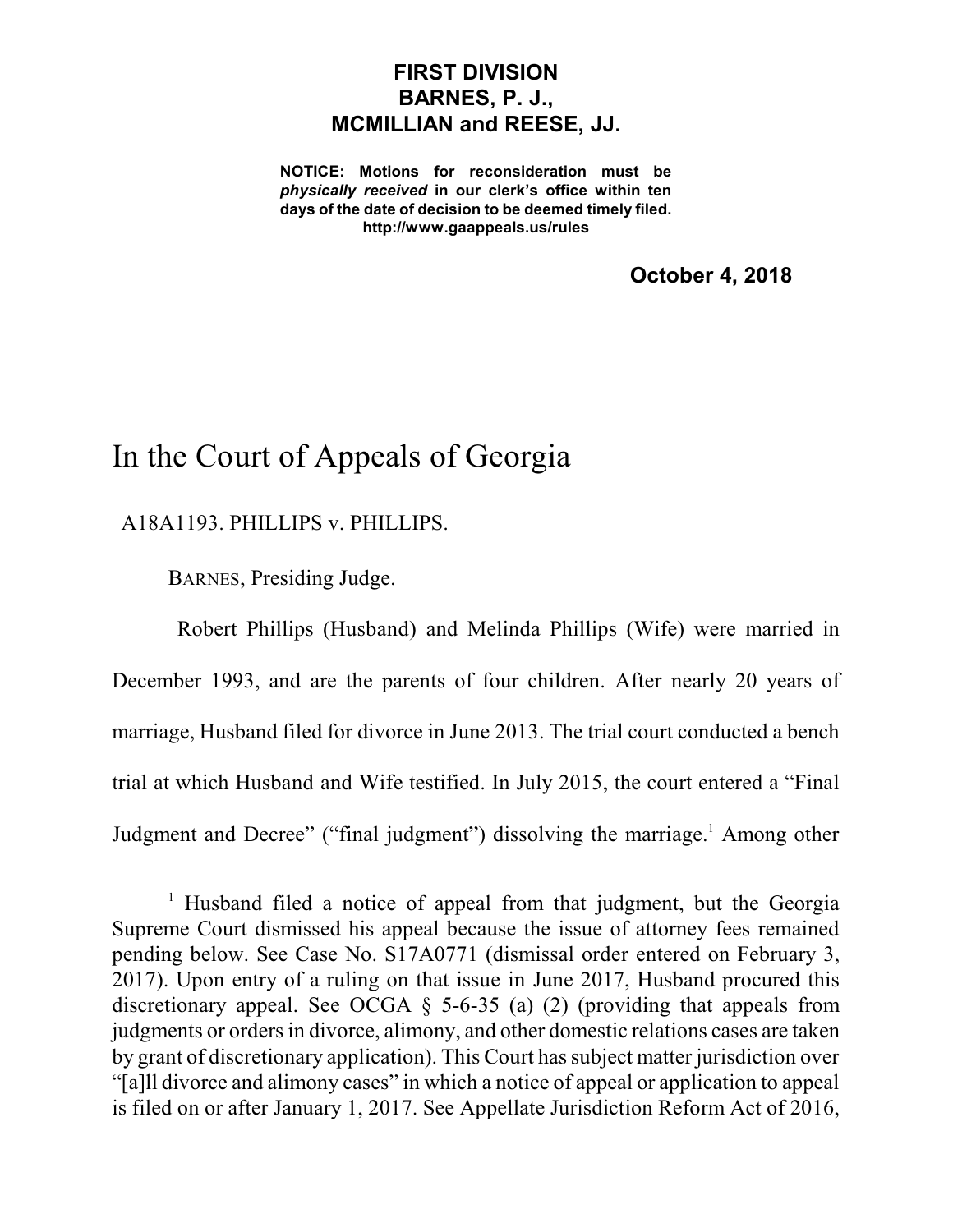things, the final judgment granted Wife primary physical custody of the two minor children, ordered Husband to pay child support, and divided real and personal property. Finding fault with aspects of these three rulings, Husband appeals. <sup>2</sup> For reasons explained below, we affirm in part, vacate in part, and remand the case for proceedings not inconsistent with this opinion.

1. As an initial matter, we note that the appellate record lacks transcripts of certain evidentiary hearings.

In the final judgment, the trial court recounted that temporary hearings had been held in this case on July 12, 2013 and August 9, 2013; and that "[t]he parties stipulated that the evidence presented during the temporary hearing could be considered by the [c]ourt for purposes of determining the final issuesin the case, and evidence was received on divorce, child custody, child support, and the division of marital property and debts. The [c]ourt, based on the extensive testimony and documents received," then expressed findings of fact and conclusions of law.

The record before us contains no transcript of such temporary hearings. Indeed, Husband acknowledges in his brief that "the parties have been through multiple

Ga. L. 2016, p. 883, §§ 3-1 (codified at OCGA § 15-3-3.1 (a) (5)), 6-1 (c).

<sup>&</sup>lt;sup>2</sup> Pro se on appeal, Wife has filed no brief in this Court.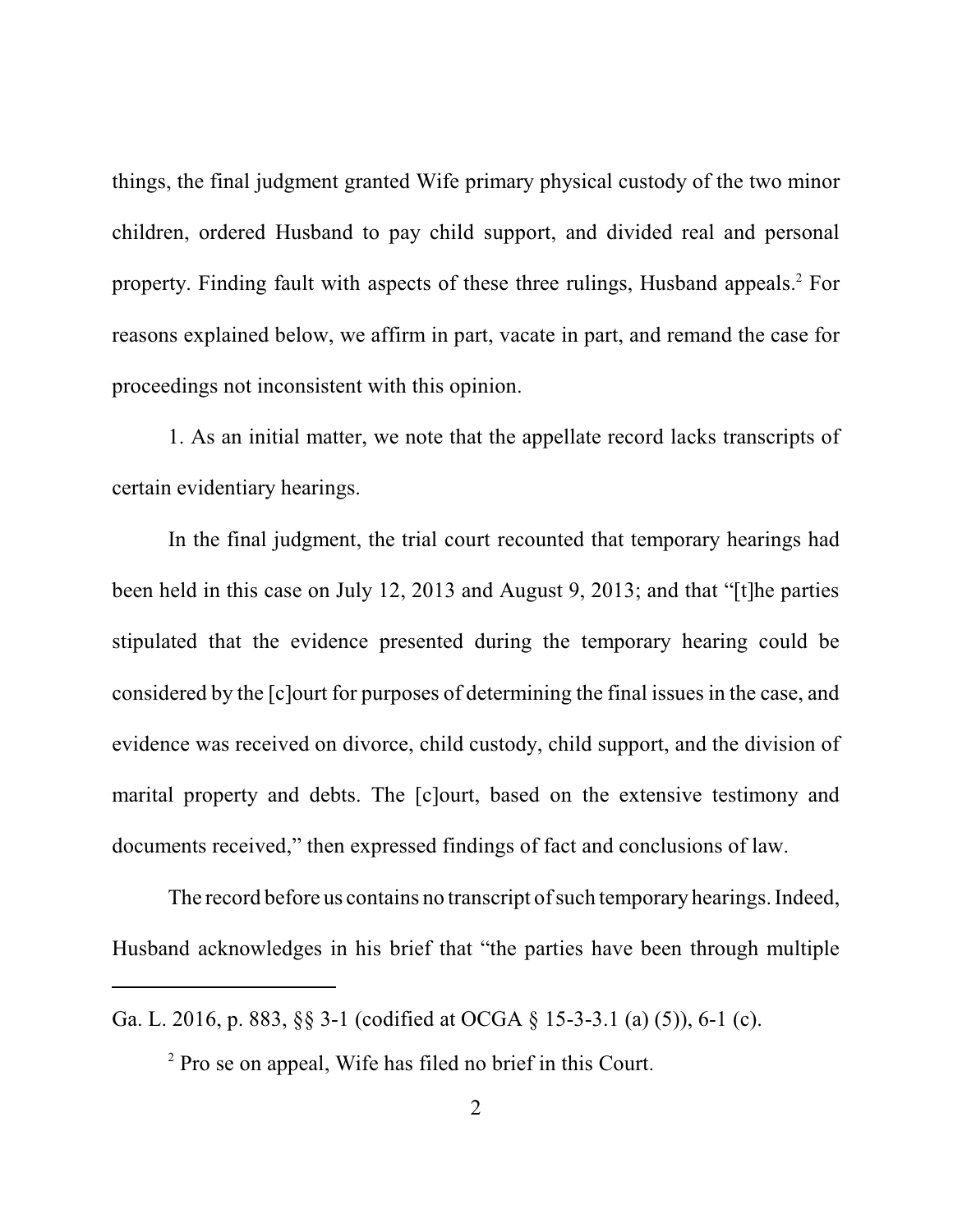hearings. [Husband] understands that not all the hearings were transcribed and therefore are not of use on this Appeal." It is axiomatic that:

"Where an appeal is taken which draws in question the transcript of the evidence and proceedings, it shall be the duty of the appellant to have the transcript prepared at the appellant's expense." OCGA  $\S$  5-6-41 (c); see also OCGA § 5-6-42 ("Where there is a transcript of evidence and proceedings to be included in the record on appeal, the appellant shall cause the transcript to be prepared and filed as provided by Code Section 5-6-41."). Husband, as the appellant here, bears the burden of showing error below. In accordance with the presumption of the regularity of court proceedings, we must assume in the absence of a transcript that there was sufficient competent evidence to support the trial court's findings.

(Citation, punctuation, and footnote omitted.) *Reed v. Reed*, 295 Ga. 574, 577-578 (2)

(761 SE2d 326) (2014).

### *Child Custody*

2. Husband contends that the trial court erred in awarding Wife primary physical custody of the minor children, arguing that there was no evidence to support that ruling.

When child custody is an issue between parents, the trial court has very broad discretion, looking always to the best interest of the child. When the trial court has exercised that discretion, this court will not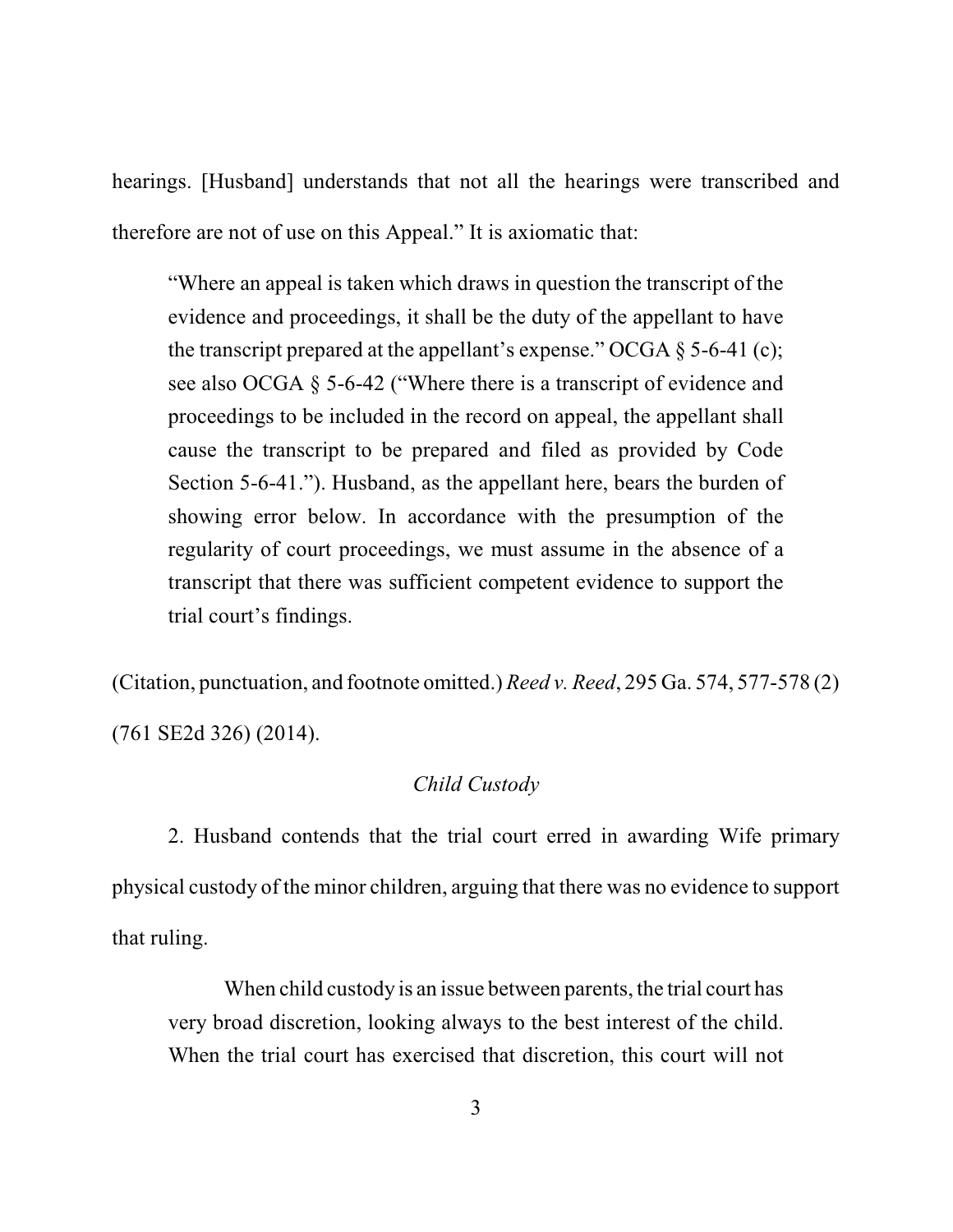interfere unless the evidence shows a clear abuse of discretion, and where there is any evidence to support the trial court's finding, this court will not find there was an abuse of discretion.

(Citation and punctuation omitted.) *Terrell v. Terrell*, 294 Ga. 208, 210 (751 SE2d 415) (2013).

Husband cites that he and Wife were living at separate residences during the divorce proceedings, and that the minor children alternated weeks living with each of them. Husband claims there was evidence not only that he was a fit and capable parent, but that he had taken better care of the minor children than had Wife. He complains that the trial court found him "dishonest in his personal affairs" based on Wife's accusations that he had committed adultery, and asserts that the trial court had no reason to accept Wife's allegations as true. Husband contends that the trial court erroneously disregarded his evidence showing that it was in the best interest of the minor children that they either live with him as the primary physical custodian or continue alternating weeks living with either parent. Husband posits that, because the court did neither, the custody decision rested upon Wife's unfounded charges of adultery and the trial judge's apparent bias against him.

In determining primary physical custody, however,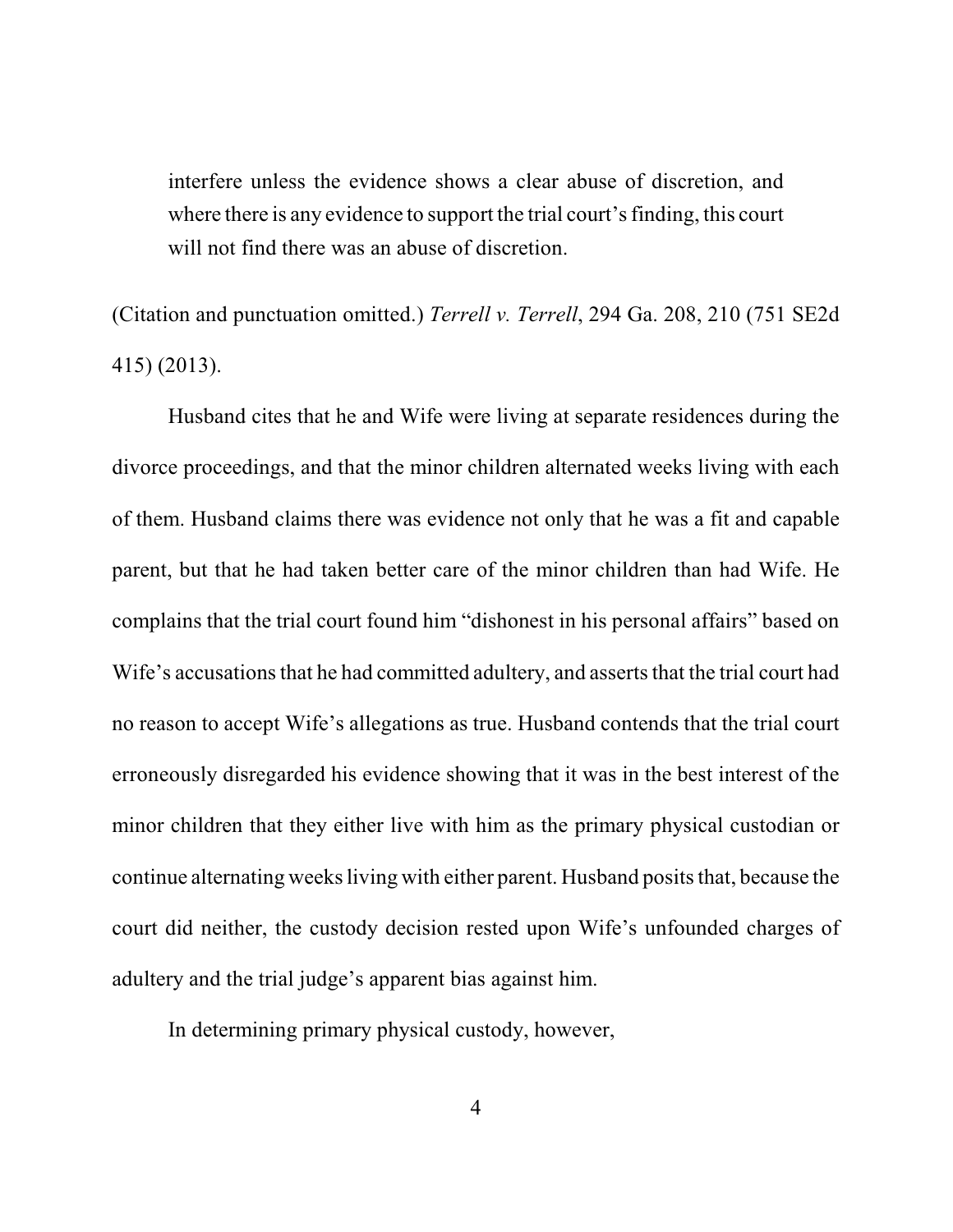the trial judge was not limited to evidence that [Husband] believes supported [his] claims. Rather, the trial judge sat as the finder of fact, and the determination of . . . [primary] physical custody . . . involved resolving evidentiary conflicts and issues of witness credibility. The trial judge was not required to believe the testimony [cited] by the [Husband], nor to reject the evidence adduced by the [Wife].

(Punctuation and footnotes omitted.) *Kuehn v. Key*, 325 Ga. App. 512, 517 (1) (754 SE2d 103) (2014). When reviewing a trial court's custody ruling, we view the evidence in the light most favorable to the trial court's decision. See *Strickland v. Strickland*, 298 Ga. 630, 633-634 (1) (783 SE2d 606) (2016). And "due deference must be given to the trial court, acknowledging that it ha[d] the opportunity to judge the credibility of the witnesses." Id.

Here, the final judgment reveals that the trial court carefully weighed the evidence and was guided by a consideration of the best interests of the parties' minor children. While the court found that both parties were fit and capable of caring for the children, its decision to grant Wife primary physical custody was premised, among other things, on: the ages of the minor children, then 5 and 6 years old (and enrolled in Pre-K and kindergarten); the love, affection, bond, and emotional ties between the minor children and their mother; the love, affection, bond, and emotional ties between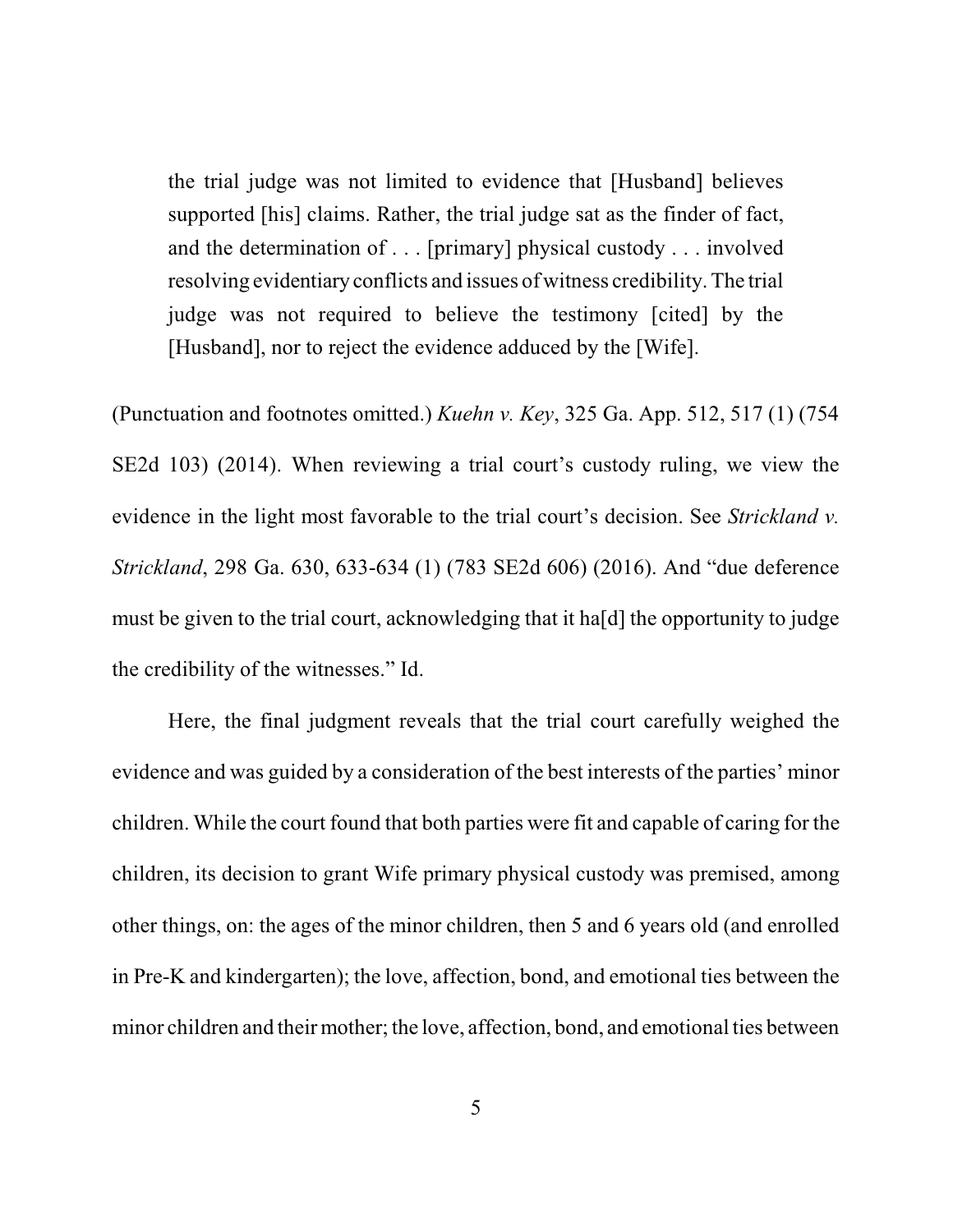the minor children and their oldest sister who lived with Wife; Wife's capacity to provide the children with food, clothing, medical care, and other basic necessities; and Wife's demonstrated attentiveness to the minor children's physical, mental, emotional, and educational needs, as well as their extracurricular activities. The trial court also determined that Husband's physical and mental impairments limited his capacity to care for the minor children, including his suffering from migraine headaches, chronic back and neck pain, vertigo, and non-epileptic seizures, the latter of which were triggered by Husband's inability to cope with stress. The court cited that in 2014, Husband suffered a seizure that rendered him unconscious and hospitalized. The court further found that, while Husband's health conditions were manageable through prescribed medication and behavioral health counseling, Husband had not followed the recommendation of undergoing health counseling. Also, the court found that despite having been directed by a physician not to operate a motor vehicle until he had been free of any seizure for six months, Husband had refused to comply with that recommendation. The court expressed concern with Husband's driving with the minor children. And the trial court cited the guardian ad litem's reports and recommendation that Wife be granted primary physical custody.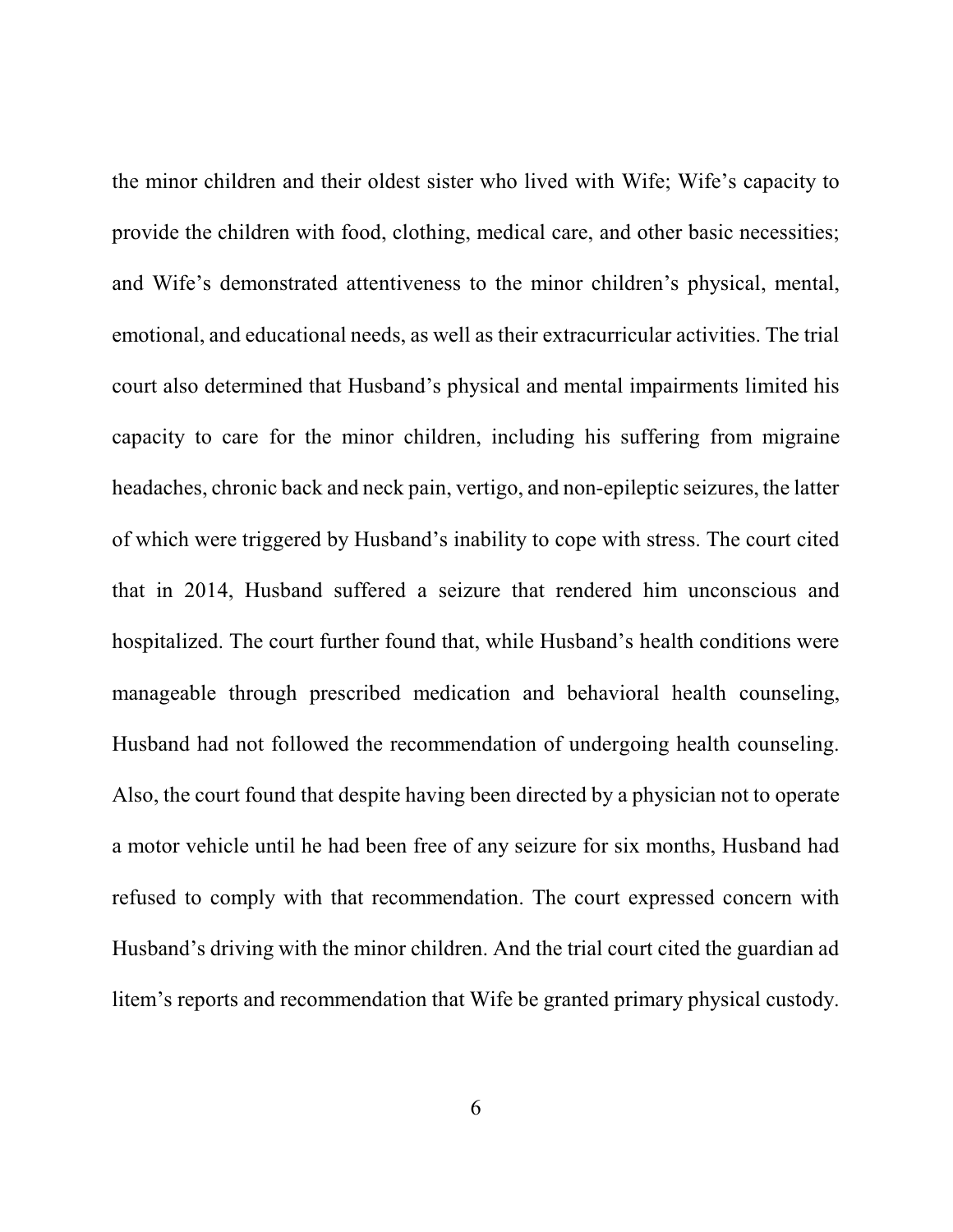[W]here the trial court has exercised its discretion and awarded custody of children to one fit parent over the other fit parent, [an appellate court] will not interfere with that decision unless the evidence shows the trial court clearly abused its discretion. Where [as here] there is . . . evidence to support the decision of the trial court, [an appellate court] cannot say there was an abuse of discretion.

(Citations omitted.) *McLendon v. McLendon*, 297 Ga. 779, 780-781 (3) (778 SE2d 213) (2015) (rejecting claim that custody ruling was based solely to punish appellant for an act of adultery, where the record revealed that the trial court had carefully weighed the evidence, had not been motivated merely to punish appellant, and had found the appellant lacking in credibility); *LaFont v. Rouviere*, 283 Ga. 60, 61-62 (1, 2) (656 SE2d 522) (2008) (affirming judgment granting custody to mother, where trial court – after being presented with evidence that, inter alia, child had close bond with mother, mother had served as primary caretaker, and father had engaged in adulterous conduct – based its custody ruling on the child's best interest).

Furthermore, Husband's apparent speculation of judicial bias is unavailing. See generally *Patel v. State of Ga*., 289 Ga. 479, 486-487 (5) (713 SE2d 381) (2011) (holding that for an alleged bias to be disqualifying, it must stem from an extrajudicial source and result in a ruling premised on something other than what the judge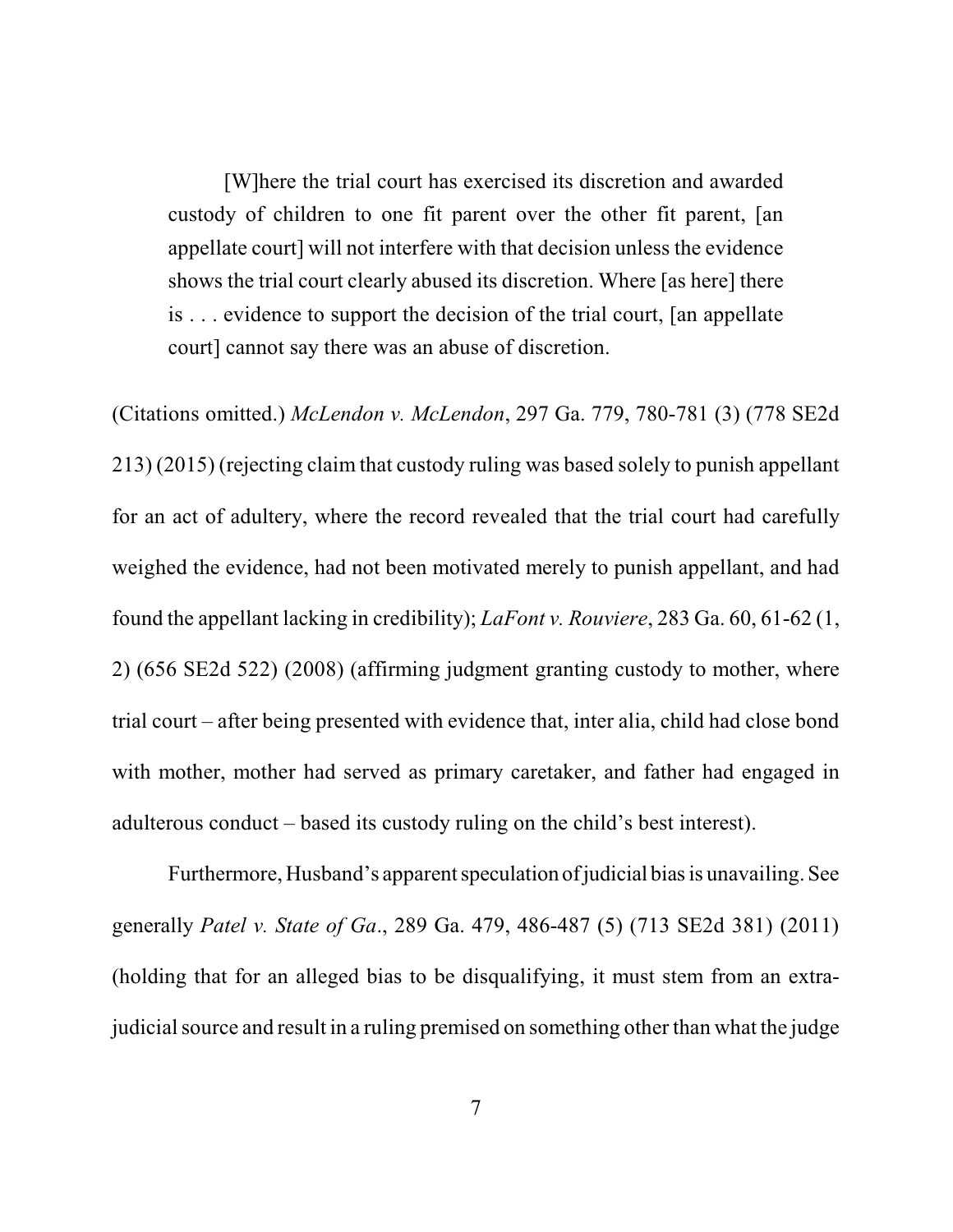learned from his participation in the case); *Langton v. Dept. of Corrections*, 220 Ga. App. 445, 447 (3) (469 SE2d 509) (1996) (concluding that party's claim of judicial bias was not properly before appellate court, where party failed to raise the issue of judicial bias in the trial court or request recusal).

For the foregoing reasons, Husband has demonstrated no basis to disturb the custody ruling.

#### *Division of Property*

3. Husband, who retired from the United States Army on January 27, 2014, contends that the trial court erred by treating his retirement pay as marital property.

In the final judgment, the trial court found that the parties had been married 20 years while Husband was in the military; that during their marriage, Wife had served as the family homemaker and stay-at-home mother, that she had periodically worked in child care, and that she had obtained no education beyond high school. The trial court also found that Husband had retired from the military with a medical discharge, was determined by the Veterans' Administration to be 100% disabled, and was receiving "monthly retirement benefits in the amount of \$4,162." Concluding that such monies constituted marital property, the trial court awarded Wife a portion of that pay.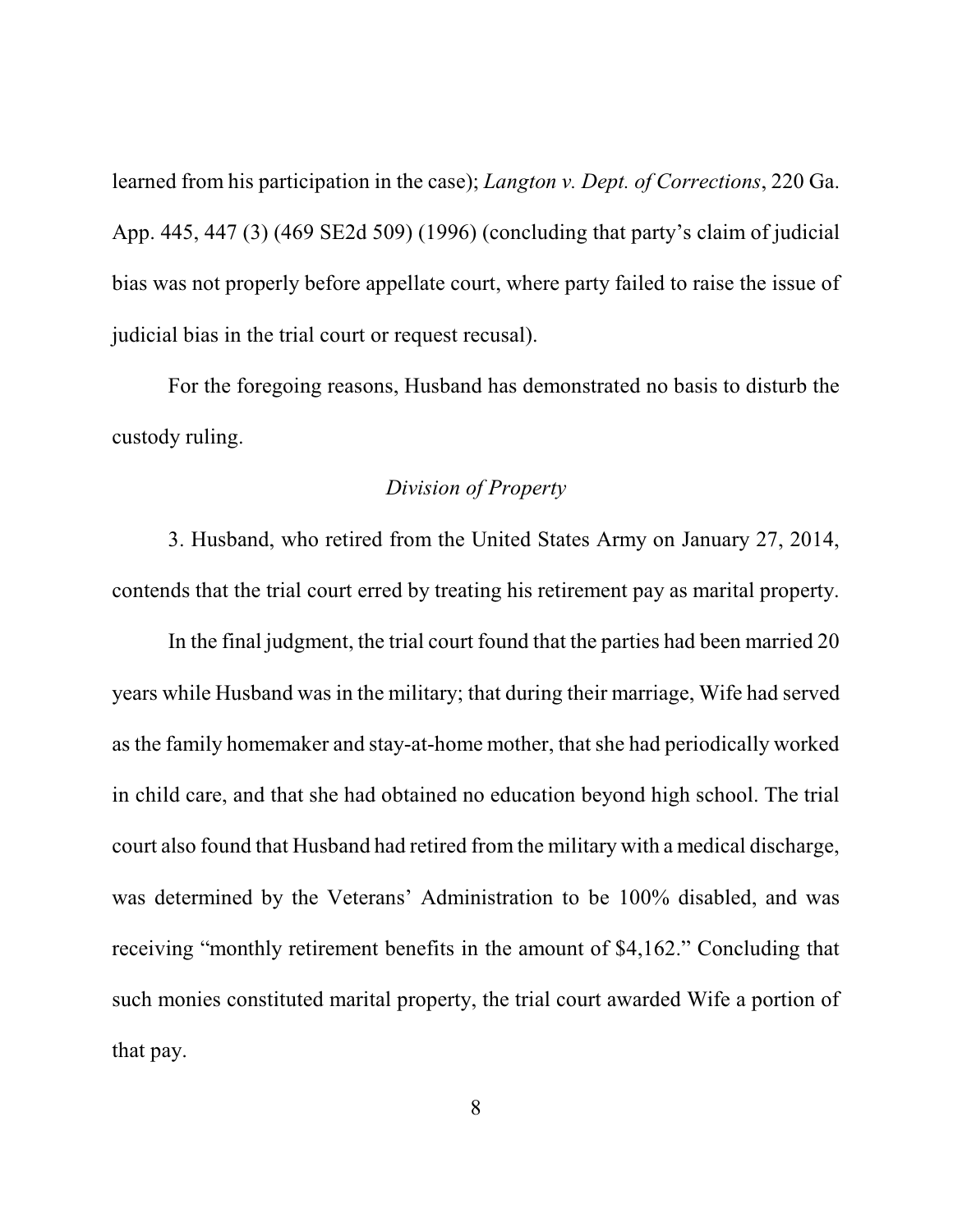Husband argues on appeal that the trial court exceeded its authority by awarding any amount of his "disability retirement income" to Wife. Husband relies upon the federal statute governing military retirement pay, the Uniform Service Former Spouses' Protection Act ("Act"),<sup>3</sup> as that statute has been interpreted in cases such as *Howell v. Howell*, 581 U. S. \_\_ (137 S. Ct. 1400, 197 LE2d 781) (2017), and *Mansell v. Mansell*, 490 U. S. 581, 594-595 (109 S. Ct. 2023, 104 LEd2d 675) (1989).

In *Howell*, before turning to the facts underlying that case, the United States Supreme Court set out as the legal framework:

[The Act] provides that a State may treat as community property, and divide at divorce, a military veteran's retirement pay. See 10 USC §  $1408$  (c) (1). The [Act], however, exempts from this grant of permission any amount that the Government deducts "as a result of a waiver" that the veteran must make "in order to receive" disability benefits.<sup>[4]</sup>  $\S 1408$ 

<sup>3</sup> 10 USC § 1408. See generally *Michel v. Michel*, 286 Ga. 892, 893-894 (1)(692 SE2d 381) (2010) (providing background and analysis of the Act).

<sup>&</sup>lt;sup>4</sup> The Federal Government has long provided retirement pay to those veterans who have retired from the Armed Forces after serving, e.g., 20 years or more. It also provides disabled members of the Armed Forces with disability benefits. In order to prevent double counting, however,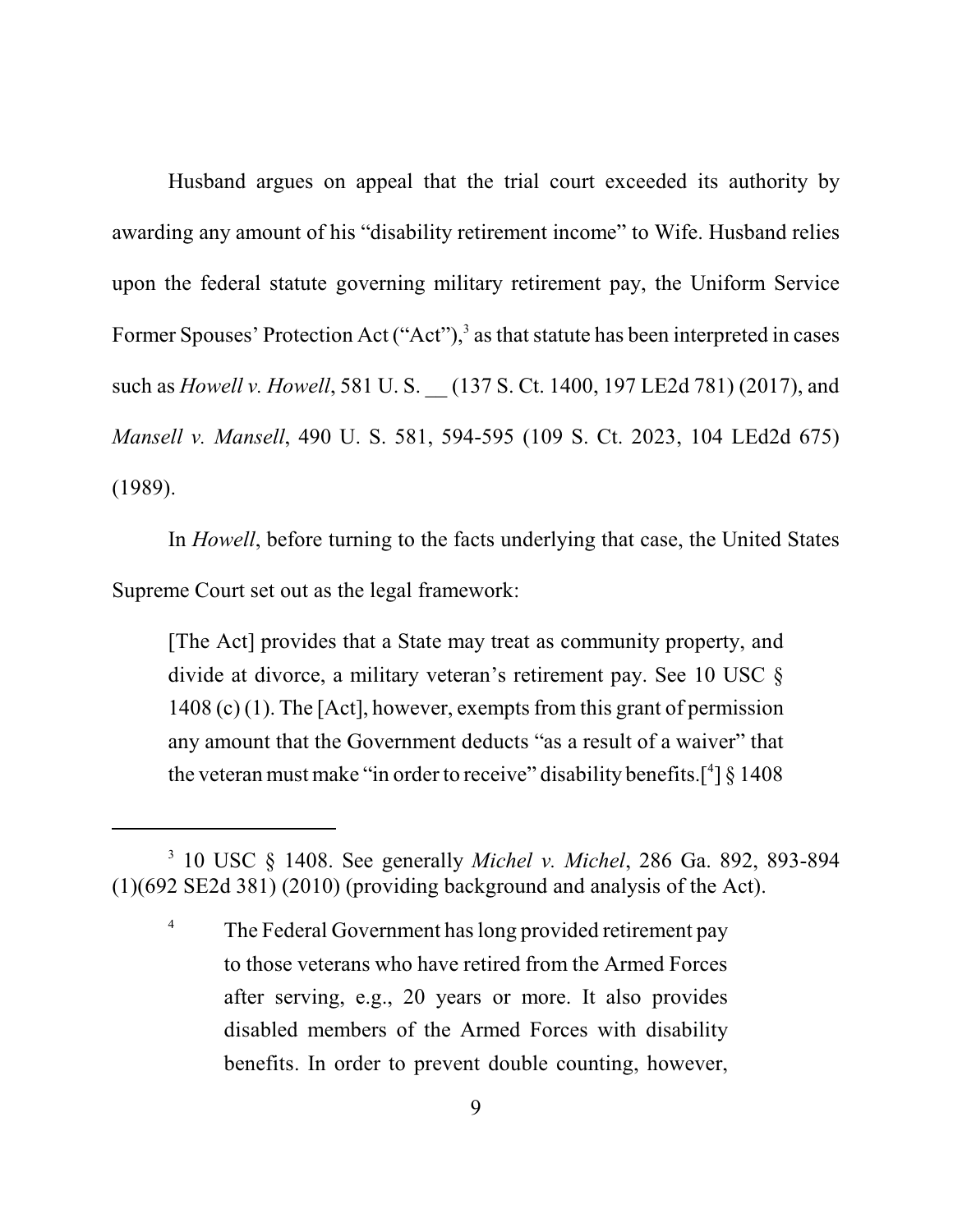(a) (4) (B). We . . . held . . . [in *Mansell*, 490 U. S. at 594-594,] that a State cannot treat as community property, and divide at divorce, this portion (the waived portion) of the veteran's retirement pay.

*Howell*, 137 S. Ct. at 1402. As *Howell* went on to succinctly summarize *Mansell's* holding: "[F]ederal law completely preempts the States from treating waived military retirement pay as divisible community property." *Howell*, 137 S. Ct. at 1405 (II). See also *Mansell*, 490 U. S. at 584 (I) (A), n. 2 (explaining further that the Act's language "covers both community property and equitable distribution [s]tates, as does [the *Mansell*] decision.").

In *Howell*, the Court was presented the following facts. Years *after* a veteran's former spouse had been receiving a portion of the veteran'stotal retirement as a result of the state's court having treated such pay as community property, the Department

federal law typically insists that, to receive disability benefits, a retired veteran must give up an equivalent amount of retirement pay. And, since retirement pay is taxable while disability benefits are not, the veteran often elects to waive retirement pay in order to receive disability benefits.

*Howell*, 137 S. Ct. at 1402-1403 (I) (A); see also *Mansell*, 490 U. S. at 583-584 (I) (A) (same).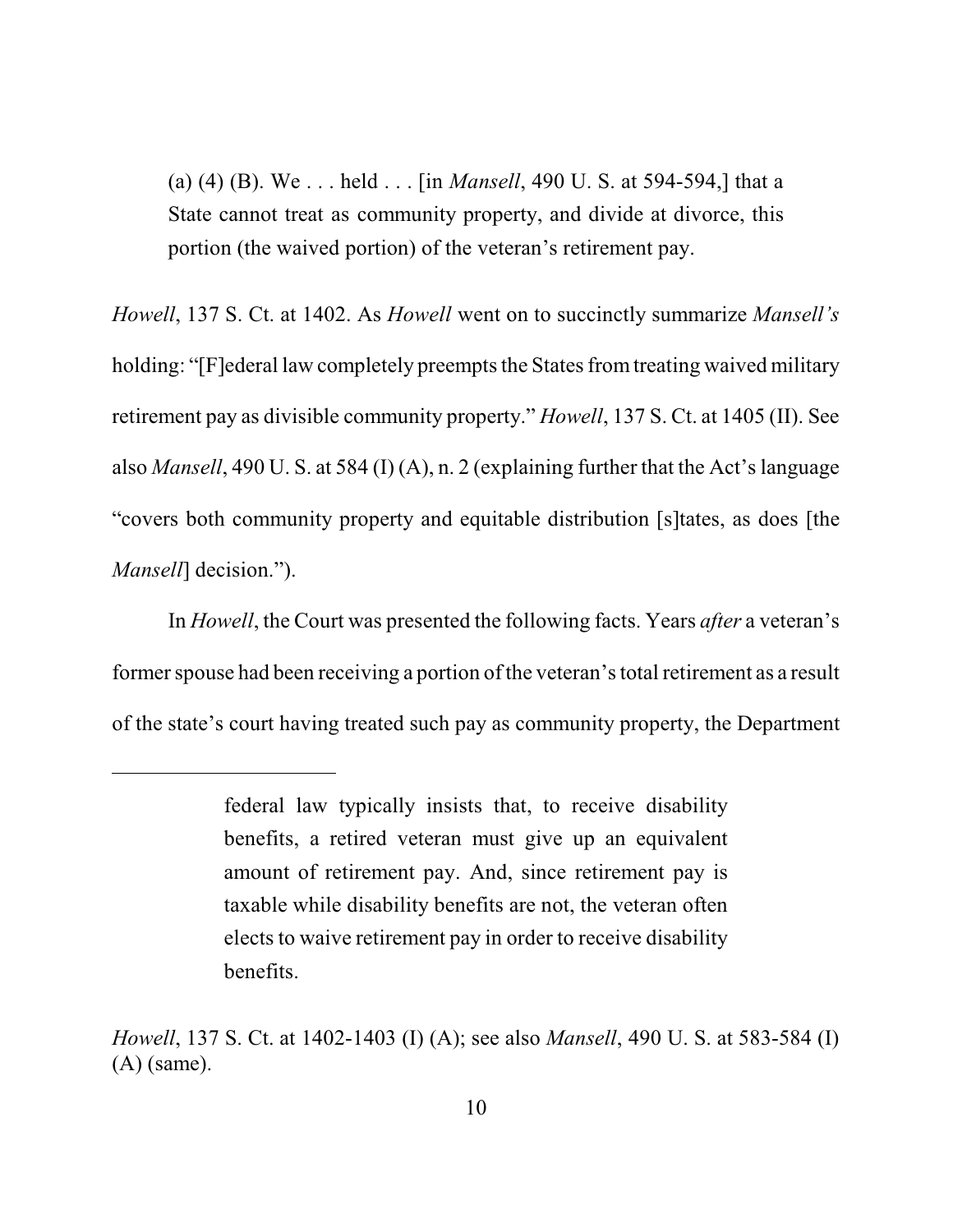of Veterans Affairs found that the veteran was 20 percent disabled due to a servicerelated injury. *Howell*, 137 S. Ct. at 1404 (I) (B). The veteran then waived a share of the retirement pay in order to receive nontaxable disability benefits. Id. The veteran's former spouse then procured from the state court an order that the veteran ensure that she nevertheless "receive her full [percentage] of the military retirement without regard for the disability." Id. The *Howell* Court framed as the issue: "Can [a state court] subsequently increase . . . the amount the divorced spouse receives each month from the veteran's retirement pay in order to indemnify the divorced spouse for the loss caused by the veteran's waiver?" Id. at 1402. Citing its interpretation of the Act in *Mansell*, the Court answered "no." Id.

In the instant case, when urging the trial court to grant Wife all three of the parties' residences as part of the overall equitable distribution of marital property,<sup>5</sup> Wife's counsel asserted that Husband "had 20 years of credible service," that "they had 20 years of marriage," and that,

<sup>&</sup>lt;sup>5</sup> During the pendency of the divorce, Wife lived at one residence; Husband lived at another; and their third residence was being rented. In the final judgment, the trial court awarded to Wife the residence in which she had been living; awarded to Husband the residence in which he was living; and ordered that the residence being rented be sold, and the parties split the proceeds.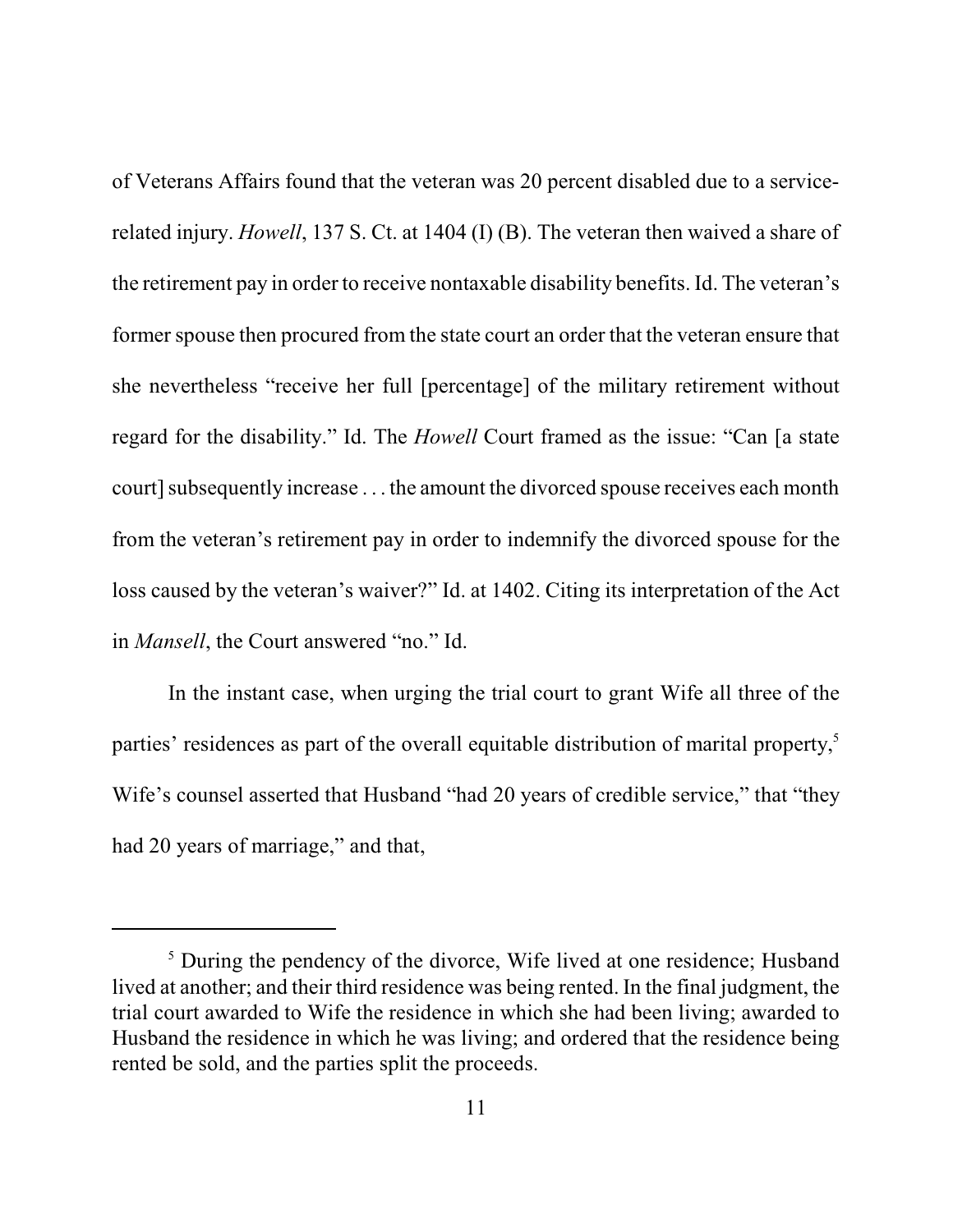because of the way [Husband] took his retirement as disability retirement, and it's 100% disability retirement, . . . [Wife] . . . loses out on almost \$2000 a month that she would've gotten under . . . regular retirement. . . . So unless we're talking about some alimony or some other way, she doesn't have any retirement because of support of his military career and the moving around and different things like that.

In the final judgment, the trial court stated that "[n]either party is awarded

alimony," but awarded Wife a portion of Husband's retirement pay, including that:

[Wife] shall receive her share of [Husband's] military retirement calculated without reduction for disability VA payments, disability severance pay, military disability pay or any other reason. For purposes of this order military retired pay includes retired pay actually paid or to which [Husband] would be entitled based only on length of [Husband's] creditable service. . . . [Wife's] share shall not be reduced because of deduction or reduction for federal taxes, disability payments to [Husband] or any reduction resulting from [Husband's] waiver of any part of the benefit. . . . [I]f [Husband] waives, . . . all or any portion of his entitlement to his military retirement pay for any reason . . . and this results in any diminution of the payments due to [Wife], [Husband] shall fully indemnify and hold harmless for any loss resulting from the reduction of regular monthly retired pay and shall pay directly to [Wife] any payments or portions of payment which [Wife] does not directly receive from the retirement center as a result of the reduction in the allotment.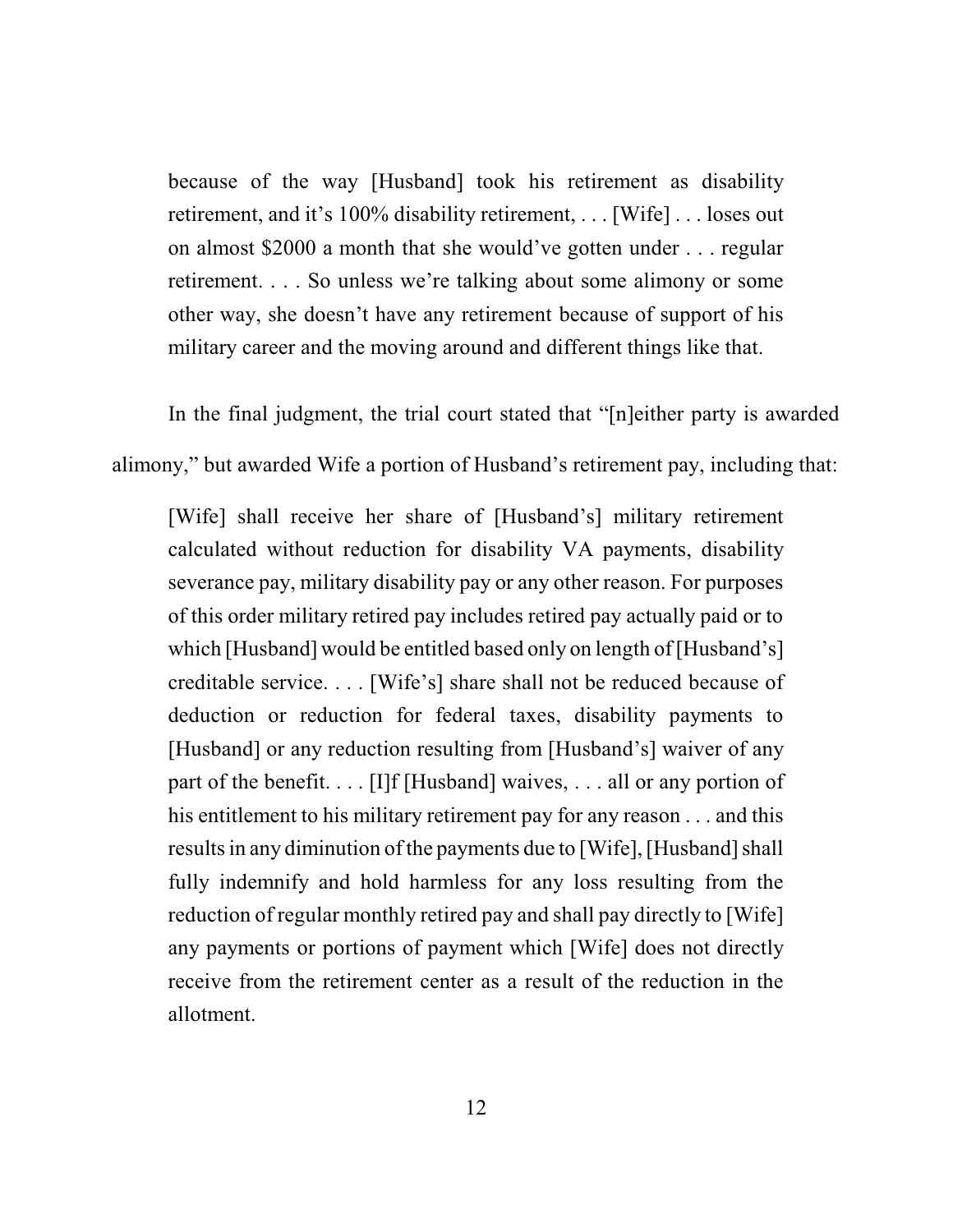We agree with Husband that the trial court thereby overstepped its authority.<sup>6</sup> Thus, the judgment as to the equitable division of property must be vacated and "the case remanded for further proceedings consistent with this opinion. We note that on remand, the trial court has a broad discretion to make an equitable division of [the marital property] upon consideration of all the relevant evidence."[7] (Citation and punctuation omitted.) *Michel v. Michel*, 286 Ga. 892, 894-895 (1) (692 SE2d 381) (2010);see *Highsmith v. Highsmith*, 289 Ga. 841, 842-843 (1) (716 SE2d 146) (2011) (remanding with directions to reexamine the division of the marital estate without considering non-marital asset); see generally *Howell*, 137 S. Ct. at 1406 (II) (recognizing the hardship that congressional preemption may work on divorcing spouses, but noting that a family court determining the value of a family's assets may take account of the contingency that some military retirement pay might be waived,

<sup>6</sup> Although the final judgment was entered prior to the *Howell* decision, the final judgment violated also the holding as enunciated in the *Mansell* decision.

<sup>7</sup> Husband has asserted also that "the [trial court] erred in requiring [him] to continue paying for survivor benefits because it was error for the Court to divide the disability retirement in the first place. See *Howell v. Howell*, 137 S. Ct. 1400 (2017)." Given the circumstances presented in this case, we additionally vacate such portion of the final judgment; on remand, the trial court is directed to revisit and clarify its decision on thisissue. See generally, e.g., *Hipps v. Hipps*, 278 Ga. 49, 50-51 (1) (597 SE2d 359) (2004) (concerning characterization of monies relating to a survivor's benefit).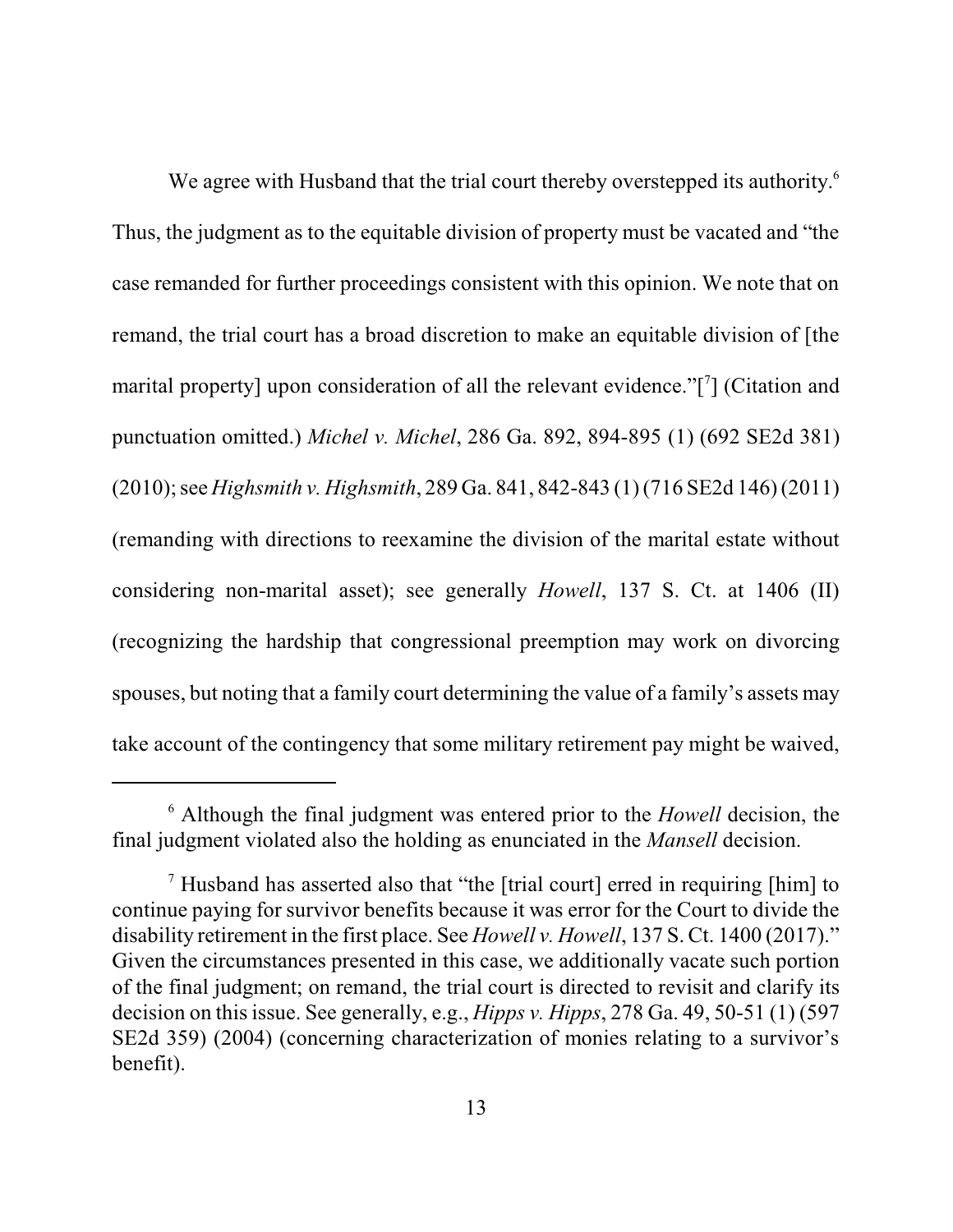and thus take account of reductions in value when it calculates or recalculates the need for spousal support).

4. Husband contends that the trial court erred in dividing the property, arguing that the trial court miscalculated the equity in one of their residences.

The trial court calculated the equity at \$33,000, based upon a (stipulated) fair market value of \$185,000, and its finding of an outstanding mortgage debt of \$152,000. Husband contests the latter figure, asserting that the "only evidence" before the court was that the debt was approximately \$178,000.

The "only evidence" that Husband cites is his answer at the bench trial when asked about the property: "My mortgage, when I filed for divorce and stuff like that, was about 178." But when Husband so testified, more than two years had passed since he filed for divorce in June 2013. Furthermore, Husband itemized on his August 2013 financial affidavit – which was presented without objection to the trial judge during the bench trial<sup>8</sup> – a monthly "mortgage or rent" expense of approximately \$2,000. And at the bench trial, Husband updated the court that an increase of the

<sup>&</sup>lt;sup>8</sup> At the bench trial, Wife's counsel reported to the court that Husband had ignored Wife's repeated discovery requests for updated financial information; Husband's counsel acknowledged that the August 2013 financial affidavit had been the most recent one that Husband had provided, then asserted that there were no material changes.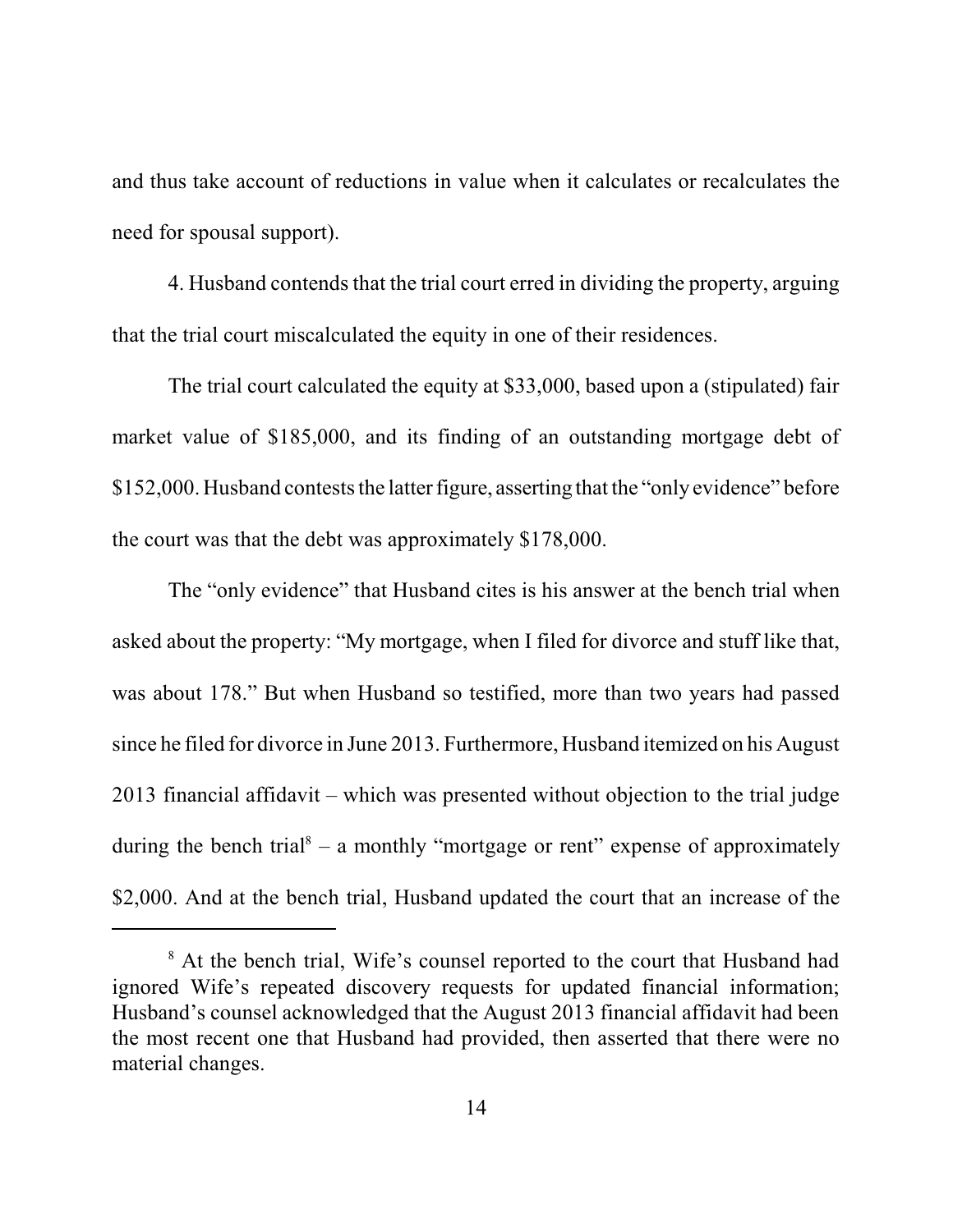monthly mortgage expense obligated him to pay each month \$2100, and that he was current on that financial obligation. Thus, the cited single response given by Husband at the bench trial fails to establish merit in this contention. And at any rate, Husband cannot show reversible error on this factual issue, given the absence of transcripts of evidentiary hearings in this case.<sup>9</sup> See generally *Gillespie v. Gillespie*, 259 Ga. 838 (388 SE2d 688) (1990).

Again, we point out that on remand, the trial court has broad discretion to make an equitable division of the marital property based upon consideration of any relevant evidence. See Division 3, supra.

5. Husband contends that the trial court erred in awarding Wife the personal property set forth on a particular list adduced during the bench trial, asserting that the list included his separate property that was not subject to equitable division.

In support of this contention, Husband cites only a portion of his testimony relating to one or more sewing machines. During that portion, Husband acknowledged that Wife was a seamstress and had once tried to start a business creating clothing. After acknowledging that he had at his house "[h]er sewing

<sup>&</sup>lt;sup>9</sup> See Division 1, supra.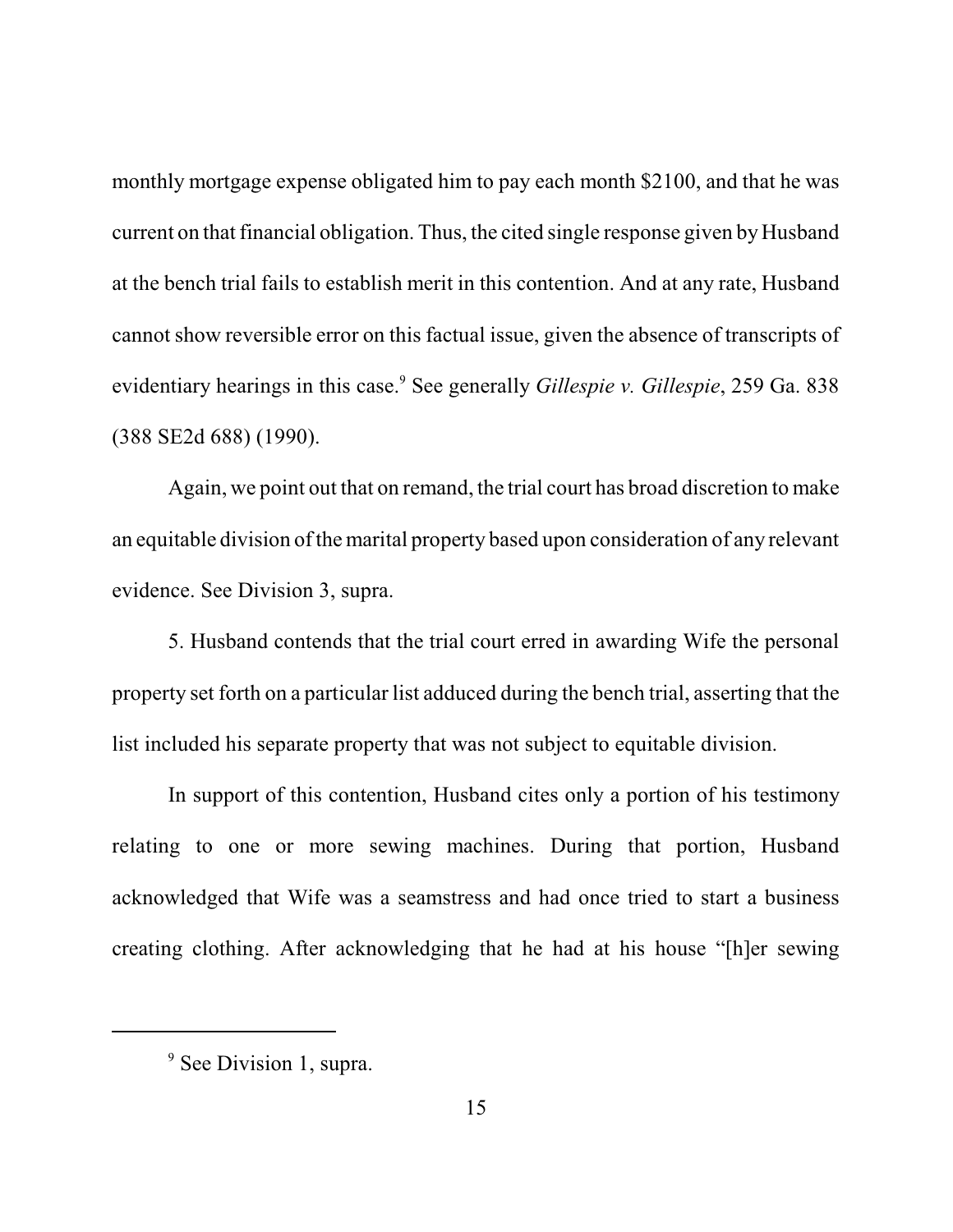machine," Husband added,"She's trying to ask for . . . one sewing machine [that] is my mother's sewing machine."

The cited testimony does not establish reversible error. "In a bench trial, the court sits as the finder of fact and, as such, is charged with the responsibility of determining whether and to what extent a particular item is a marital or non-marital asset and then exercising its discretion and dividing the marital property equitably." *Hammond v. Hammond*, 282 Ga. 456, 458 (4) (651 SE2d 95) (2007). See also *Flory v. Flory*, 298 Ga. 525, 526 (783 SE2d 122) (2016) ("Property that once may have been separate — such as gifts, inheritances, or pre-marital property — may be converted into a marital asset if a spouse takes action manifesting an intent to transform that separate asset into marital property."). "As the final arbiter of questions of fact and witness credibility, the [trial judge] was free to reject portions of Husband's testimony and conclude from the remaining evidence" that the sewing machine(s) was/were marital property subject to equitable division. *Curran v*. *Scharpf*, 290 Ga. 780, 782 (2) (726 SE2d 407) (2012). And at any rate, given the absence of transcripts of other evidentiary hearings in this case, Husband cannot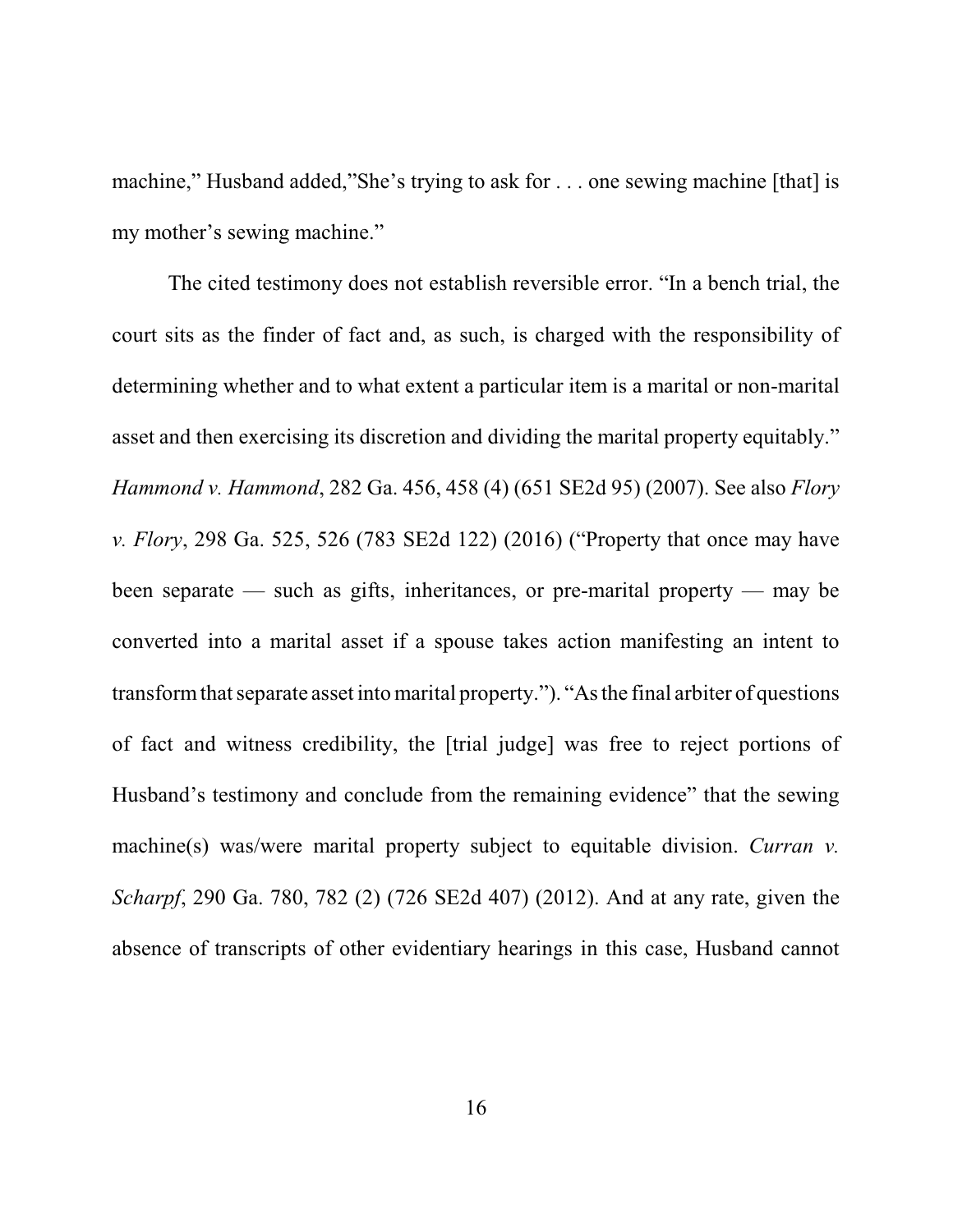establish reversible error as to this factual issue.<sup>10</sup> See generally *Gillespie*, 259 Ga. at 838.

We again point out that on remand, the trial court has broad discretion to make an equitable division of the marital property based upon consideration of any relevant evidence. See Division 3, supra.

### *Child Support*

6. Husband contends that the trial court erred in calculating his gross income for purposes of determining the amount of child support he would pay.

(a) Husband claims that the trial court erred by "including [his] GI Bill benefits" in the calculation of his gross income. Husband, who testified at the bench trial that he received monies for his enrollment in school, urges on appeal that such monies are to be "used for the veteran to attend school and should not be included in gross income." With bare citation to *Neville v. Blitz*, 122 So3d 70, 73 (Miss. 2013) (addressing whether a state court could appropriate GI Bill benefits as marital property), Husband makes the broad assertion: "Federal law preempts state law with regard to the appropriation of Post-9/11 GI Bill benefits." This contention provides no basis to disturb the final judgment.

<sup>&</sup>lt;sup>10</sup> See Division 1, supra.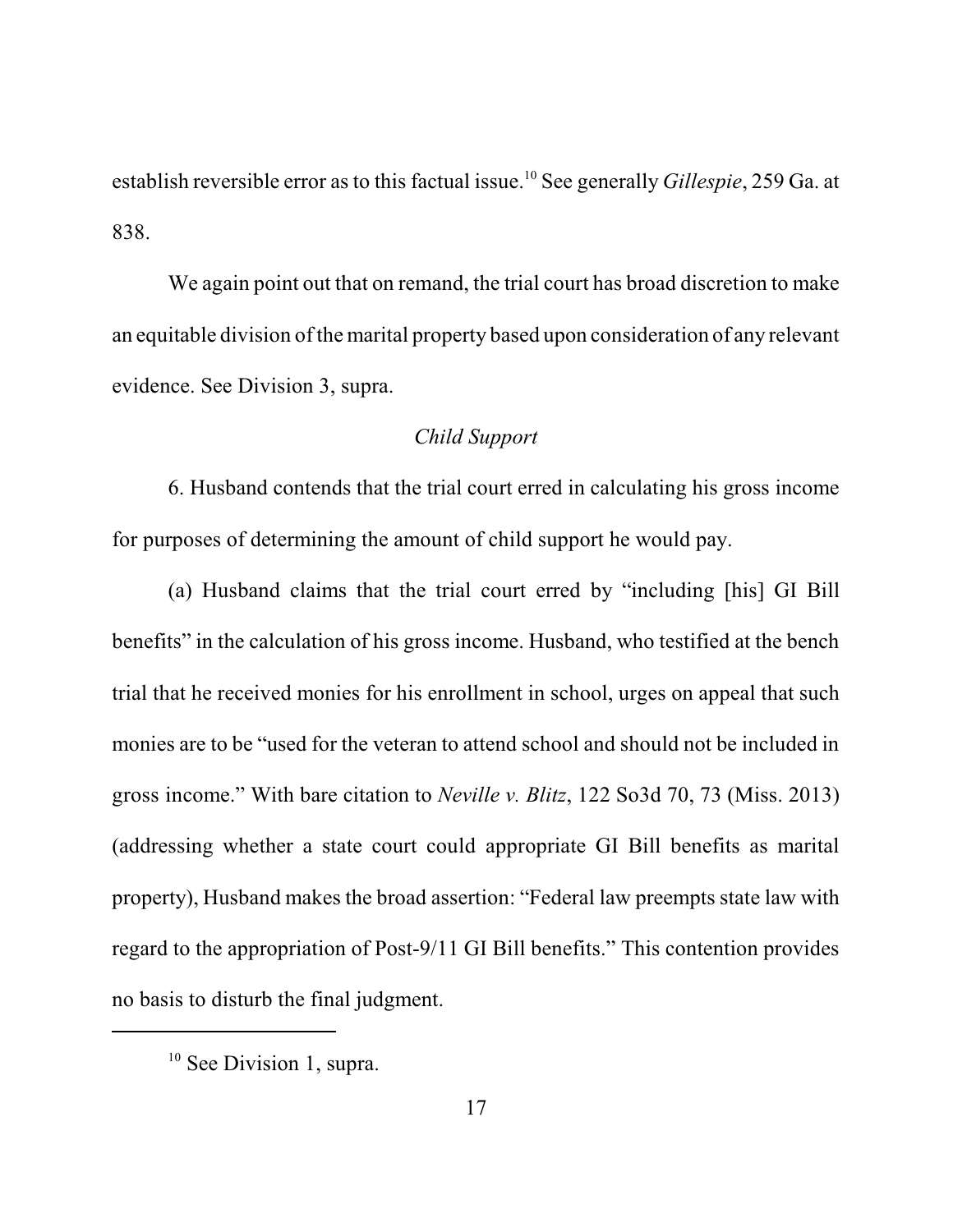Husband has not shown that he raised this argument below; and as a general rule, this court does not consider arguments raised for the first time on appeal.<sup>11</sup> But even assuming that Husband did not waive ths issue below,<sup>12</sup> he has abandoned it on appeal; his broad assertion – identifying no particular state law provision that is purportedly at odds with a specific federal provision 13 – falls short of constituting "meaningful argument contemplated by this Court's rules." (Punctuation omitted.) *All Fleet Refinishing v. West Ga. Nat. Bank*, 280 Ga. App. 676, 682 (4) (b), n. 30 (634

<sup>11</sup> See, e.g., *Mims v. Mims*, 297 Ga. 70, 73, n. 8 (772 SE2d 674) (2015) ("[T]his issue was not raised by husband below, and will not be considered in this appeal."); *Forsyth County v. Ga. Transmission Corp*., 280 Ga. 664, 669 (5) (632 SE2d 101) (2006) (declining to address preemption question, where the trial court did not distinctly rule on the point).

<sup>12</sup> Compare *Cancel v. Medical Center of Central Ga*., 345 Ga. App. 215, 224  $(1)$  (c) (812 SE2d 592) (2018) ("The issue of preemption not having been adequately raised or ruled on below, we decline to address it here."), with *Jones v. Sabal Trail Transmission, LLC*, 336 Ga. App. 513, 516 (2) (784 SE2d 865) (2016) ("[T]he defense of preemption can be jurisdictional, and therefore nonwaivable, if success on the preemption defense would dictate the choice of forum and thereby deprive the reviewing court of subject matter jurisdiction. In contrast, the defense of preemption is waivable where it merely dictates a different choice of law.") (physical precedent only).

<sup>&</sup>lt;sup>13</sup> Cf. *Howell*, 137 S. Ct. at 1402 (citing specific statutory language that exempts from a state court's authority to divide as community property any amount waived by a veteran in order to collect disability benefits).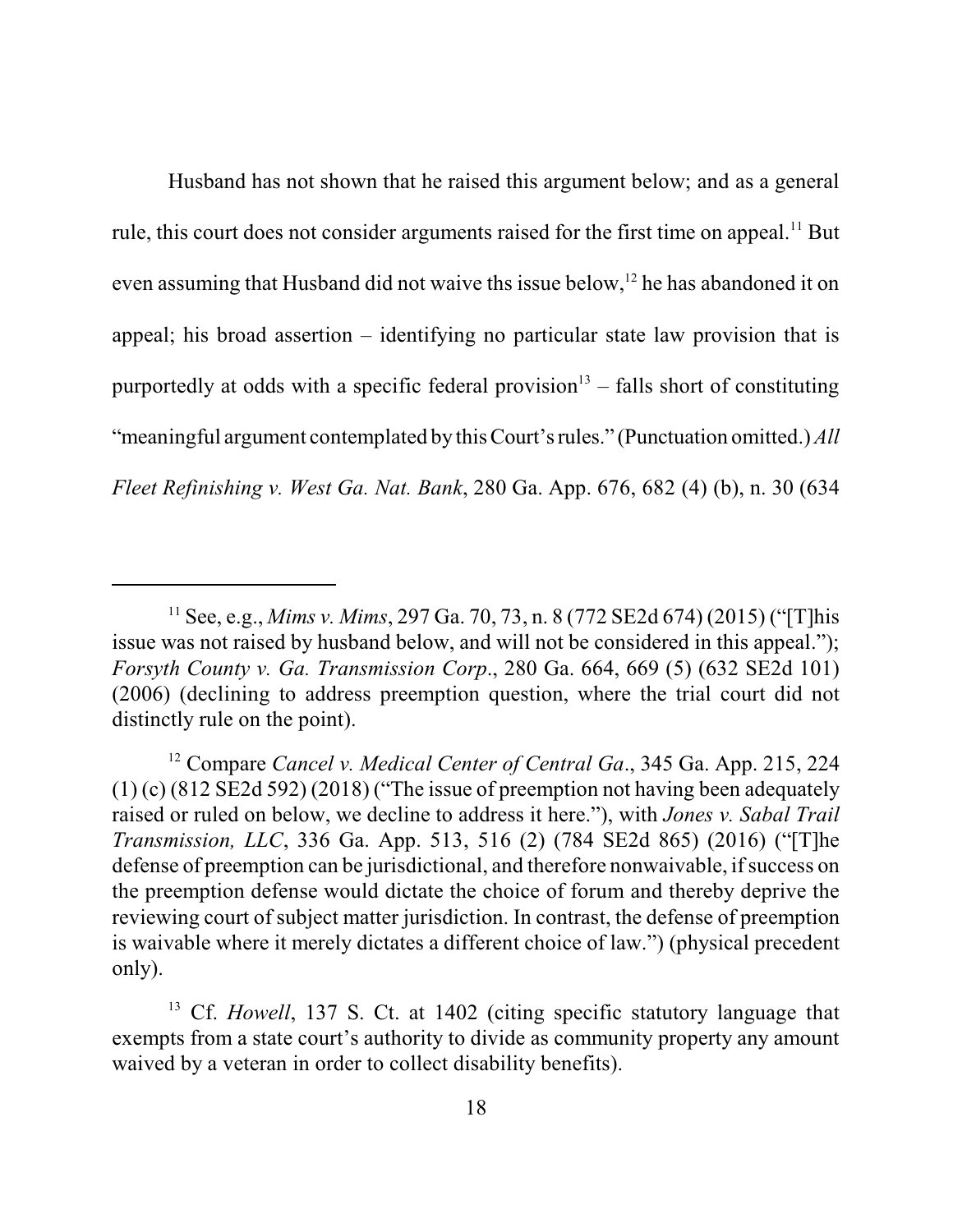$SE2d 802$  (2006).<sup>14</sup> And to the extent that Husband is claiming that Georgia's child support statute, OCGA  $\S 9$ -16-15, is generally preempted by "federal law," that claim has already been rejected by the Georgia Supreme Court in *Ward v. McFall*, 277 Ga. 649, 651-653 (2) (593 SE2d 340) (2004) (reciting that "[t]here is a strong presumption *against* pre-emption in domestic relations matters," and discerning no federal pre-emption with respect to OCGA  $\S$  19-6-15) (emphasis in original).<sup>15</sup> See generally *Rose v. Rose*, 481 U.S. 619 (107 S. Ct. 2029, 95 LEd2d 599) (1987) (rejecting arguments that federal law preempted state court from basing *child support* award on veterans' disability benefits); accord *Keck v. Harri*s, 277 Ga. 667, 669 (2) (594 SE2d 367) (2004) (reciting principle that "[b]efore a state law governing

<sup>14</sup> See *Gunn v. State*, 342 Ga. App. 615, 623-624 (3) (804 SE2d 118) (2017) (deeming abandoned and thus refusing to address claims of error, where claims were not supported by meaningful argument, because beyond one or two case citations relating to basic legal principles, appellant provided no authority in support of his specific contentions); *Higgins v. State*, 251 Ga. App. 175, 178 (3), n. 3 (554 SE2d 212) (2001) ("An assertion of error followed by a case citation is not legal argument. As we have explained, legal analysis is, at a minimum, a discussion of the appropriate law as applied to the relevant facts.") (citation and punctuation omitted).

<sup>15</sup> See *Norfolk Southern R. Co. v. Zeagler*, 293 Ga. 582, 598 (3) (a) (748 SE2d 846) (2013) ("The preemption doctrine is a product of the Supremacy Clause, see U. S. Const., Art. VI, Cl. 2, which invalidates state laws that interfere with, or are contrary to, federal law.") (citation and punctuation omitted); *In the Interest of E. T*., 342 Ga. App. 710, 712, n. 2 (804 SE2d 725) (2017) ("Court [of Appeals] has jurisdiction to address issues involving settled principles of constitutional law.").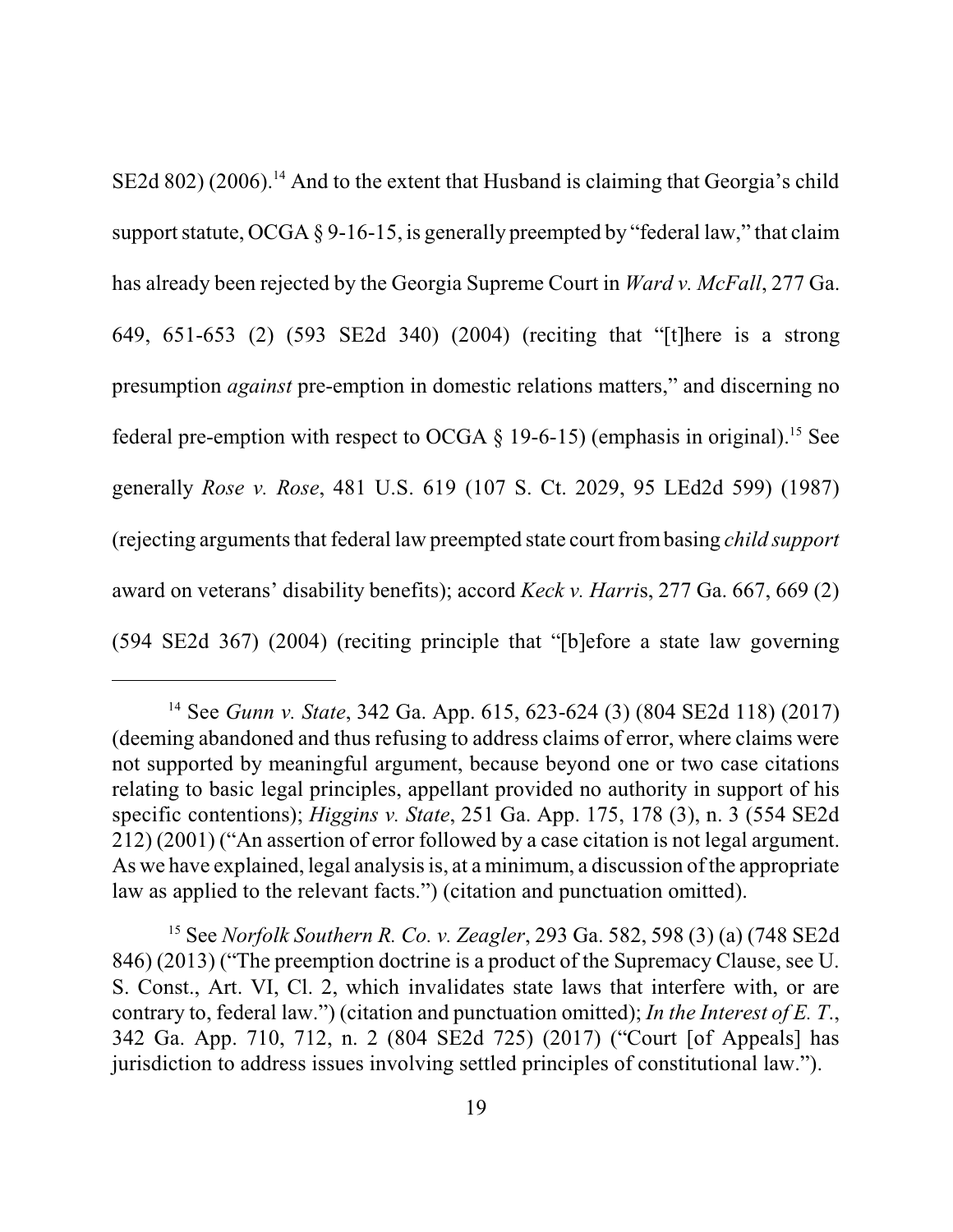domestic relations will be overridden, it must do major damage to clear and substantial federal interests"). This contention is unavailing.<sup>16</sup>

(b) Husband contends that the trial court erred by including in his gross income \$625, representing the monthly rental proceeds from one of the three residences that the spouses owned together.

Husband acknowledged on his August 2013 financial affidavit that he received \$650 each month as "rental income." And at the bench trial, he testified that the house was then being rented for \$675, from which he was paying incidental expenses.

Husband contests the inclusion of the \$625 in his gross income, citing that in a prior temporary order, the trial court mandated him to split the rental proceeds with Wife. Given that mandate, Husband claims on appeal, he never received the full rental

<sup>&</sup>lt;sup>16</sup> See generally, e.g., OCGA § 19-6-15 (f) (1) (A) (vii, xiv) ("gross income" shall include "all income from any source," including – but not limited to – recurring income from pensions or retirement plans of the Veterans Affairs and disability benefits received under Veterans' Benefits Act of 2010, and basic allowance for housing, whether paid directly to the parent or received in-kind, for an active duty member or the United States armed forces); *East v. Stephens*, 292 Ga. 604, 606 (740 SE2d 156) (2013) ("[Child support] guidelines must be considered by any court setting child support, are a minimum basis for determining the amount of child support, and shall apply as a rebuttable presumption in all legal proceedings involving the child support responsibility of a parent.") (citations and punctuation omitted).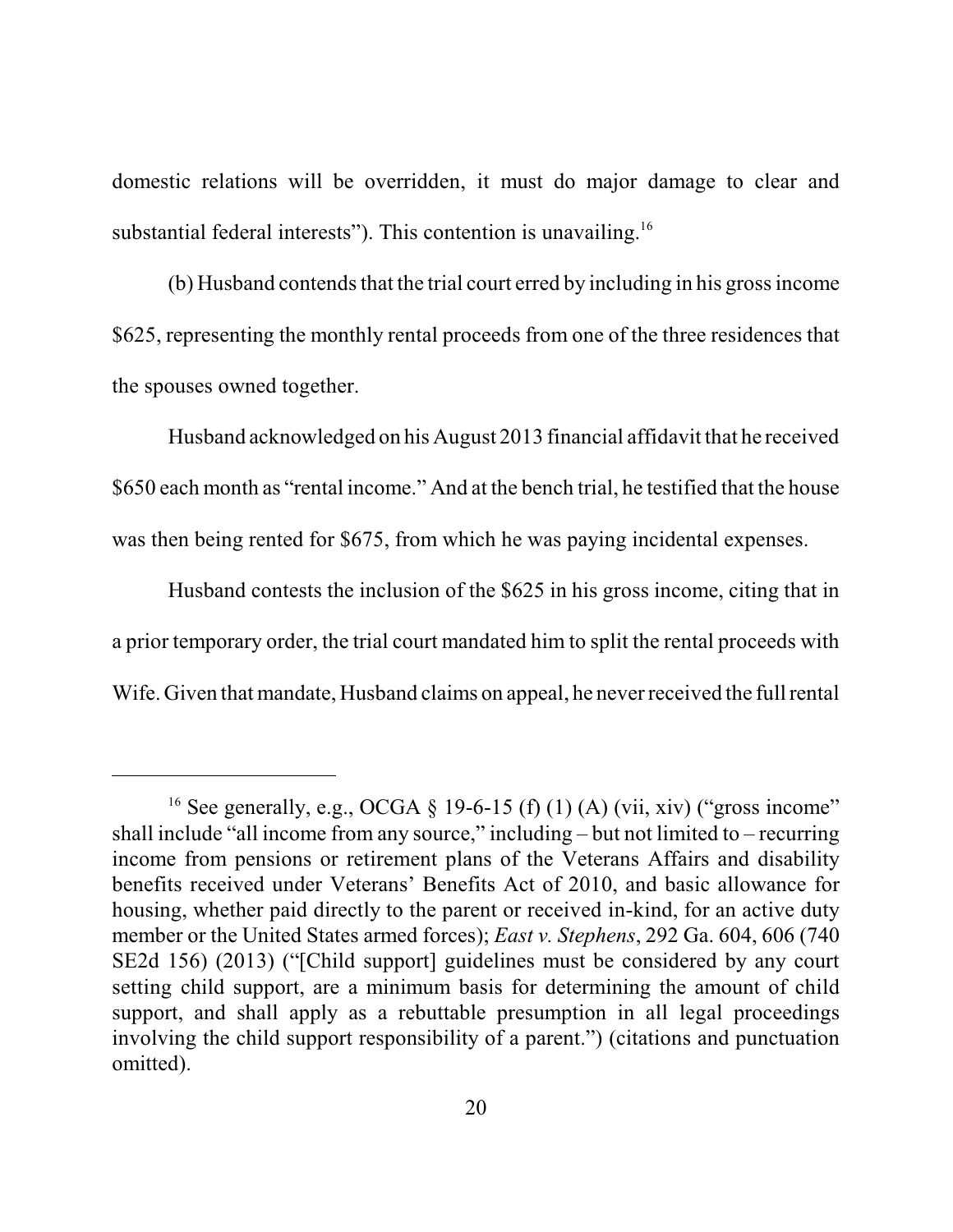proceeds.<sup>17</sup> Husband further cites that, in the final judgment, the trial court ordered that the rental property be sold and that the parties share equally the proceeds. Once the property is sold, Husband points out, he will no longer receive the associated rental income.<sup>18</sup>

While it appears that the trial court intended to award the rental proceeds to Husband during the pendency of the anticipated sale of the rental property, the final judgment made no express equitable division in that regard. And at any rate, we vacated in Division 3 the trial court's equitable division of the marital property, which would include the rental property and associated rental proceeds. Accordingly, we vacate the child support award; and on remand, the trial court is further directed to revisit Husband's grossincome and child support obligation and to clarify its decision with respect to rental proceeds, if any. See *Hammond*, 282 Ga. at 457-458 (2) (reversing judgment in part and remanding the case for recalculation of spouse's

<sup>&</sup>lt;sup>17</sup> The trial court noted in the final judgment that Husband had failed to comply with the prior temporary order, and thus (separately) set forth an amount Husband consequently owed Wife.

<sup>&</sup>lt;sup>18</sup> See, however, OCGA  $\S$  19-6-15 (f) (1) (D), which contemplates that gross income take into account "commissions, bonuses, overtime pay, military bonuses, and dividends," as well as "income . . . received on an irregular, nonrecurring, or one-time basis."